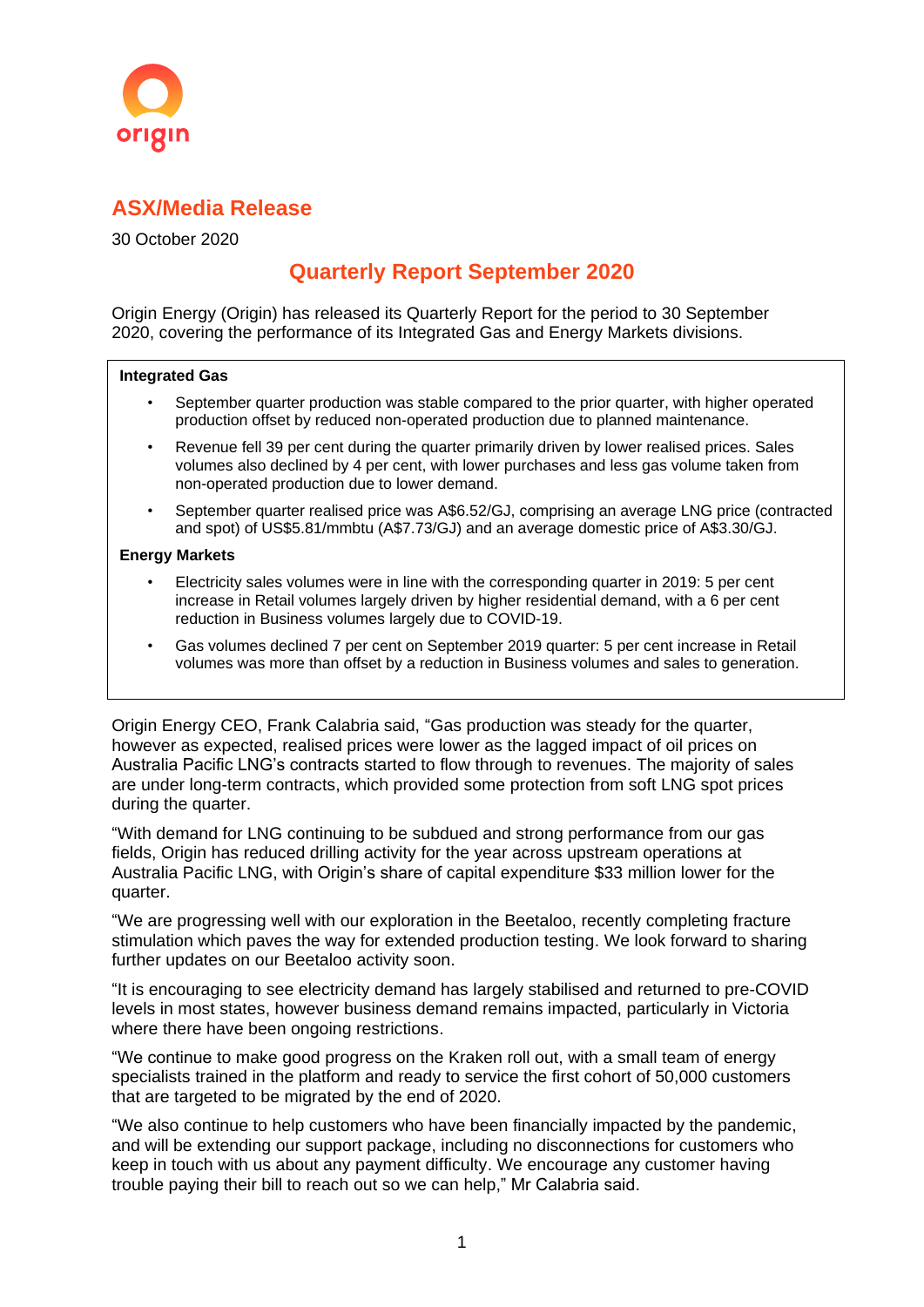

### **Quarterly results overview**

|                                        | Unit       | Sep-20 | $Jun-20$ |       | % Myt<br>Sep-19 | % Mvt |
|----------------------------------------|------------|--------|----------|-------|-----------------|-------|
| <b>Integrated Gas - Share of APLNG</b> |            |        |          |       |                 |       |
| Production                             | PJ         | 64.2   | 64.5     | 0%    | 66.5            | (3%)  |
| Sales                                  | PJ         | 57.4   | 59.8     | (4%)  | 63.2            | (9%)  |
| <b>Commodity Revenue</b>               | \$m        | 373.9  | 610.2    | (39%) | 688.3           | (46%) |
| Average commodity price                | A\$/GJ     | 6.52   | 10.21    | (36%) | 10.89           | (40%) |
| <b>Energy Markets</b>                  |            |        |          |       |                 |       |
| <b>Electricity sales</b>               | <b>TWh</b> | 8.7    | 7.8      | 11%   | 8.8             | (1%)  |
| Natural gas sales                      | PJ         | 72.0   | 67.2     | 7%    | 77.1            | (7%)  |
| Corporate                              |            |        |          |       |                 |       |
| Origin capex                           | \$m        | 74     | 127      | (42%) | 97              | (24%) |
| Origin investments                     | \$m\$      | 1      | 141      | (99%) | 3               | (67%) |

### **For further information:**

**Media**  Tracy Ong Ph: +61 2 8345 5213 Mobile: +61 408 400 227

#### **Investors**

Liam Barry Ph: +61 2 9375 5991 Mobile: +61 401 710 367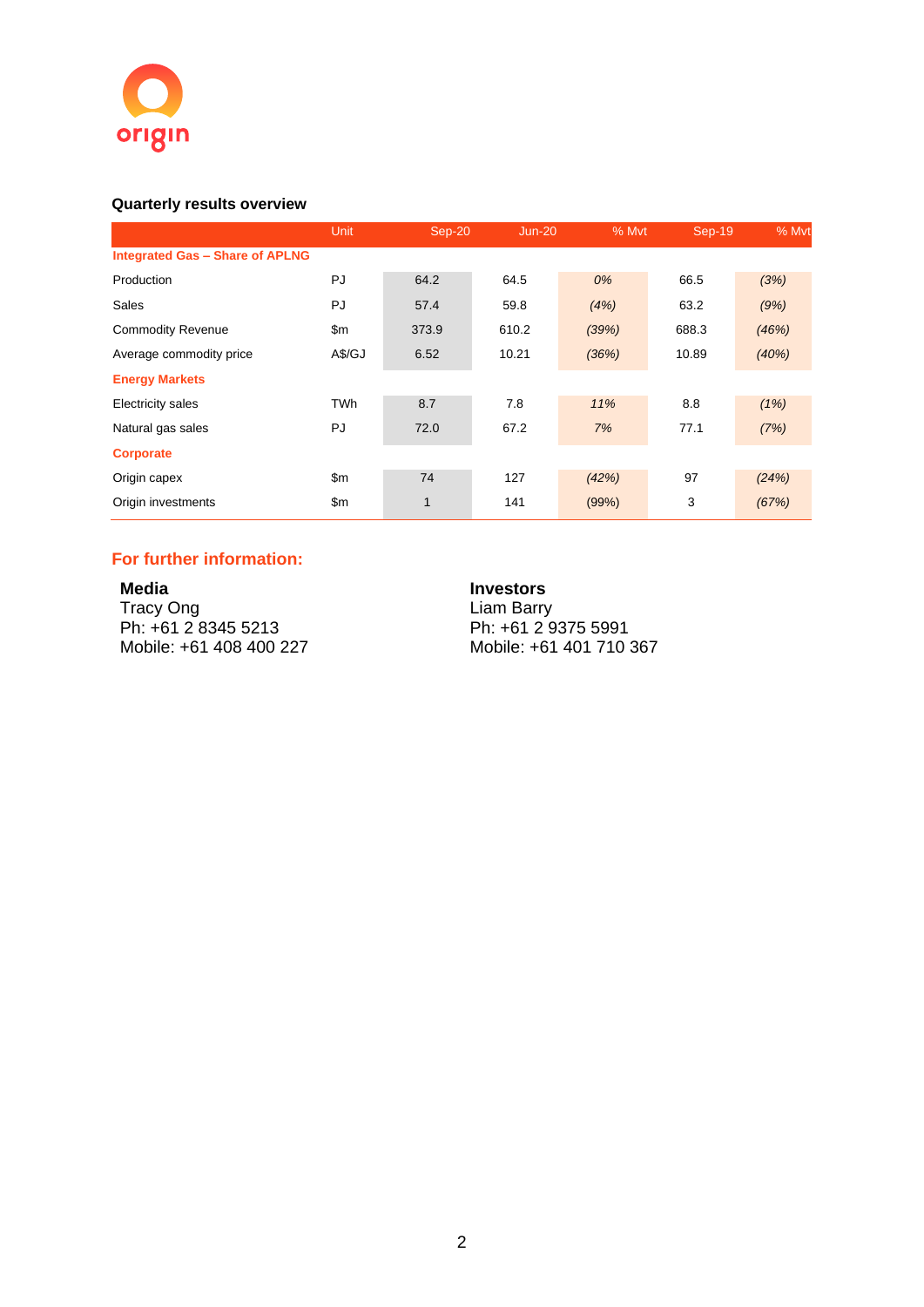Origin Energy Quarterly Report September 2020

 $0000$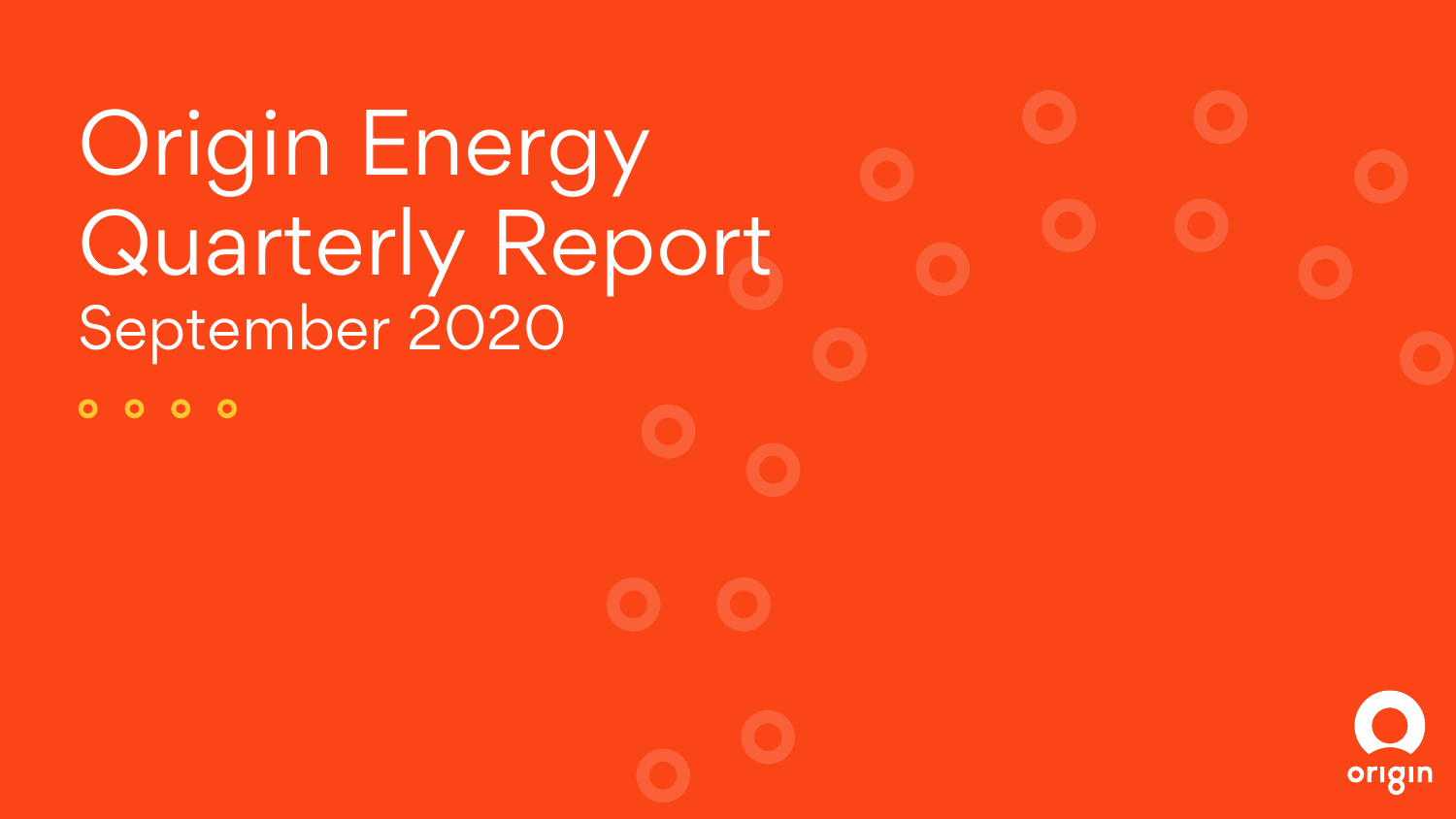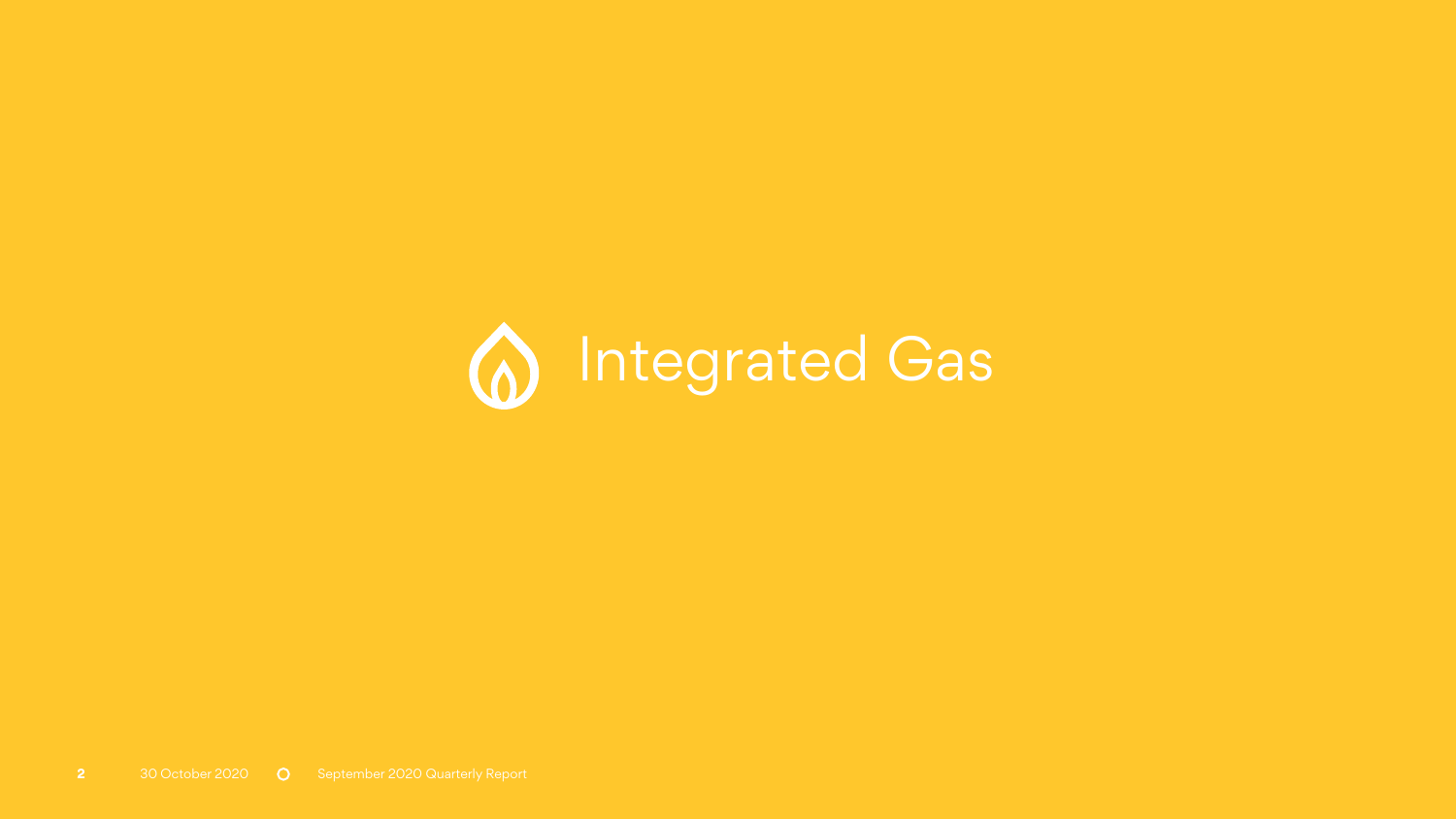# Oil and LNG markets



- APLNG's realised lagged oil price in the Sep-20 quarter was US\$43/bbl (A\$60/bbl), down from US\$68/bbl (A\$104/bbl) in the Jun-20 quarter and US\$69/bbl (A\$101/bbl) in the Sep-19 quarter
- JCC prices have improved from June-20 quarter reflecting continued recovery in global oil demand coinciding with OPEC+ supply restrictions and US production curtailment
- Spot LNG prices started to recover in September as global gas demand improved along with constrained production at LNG plants. Prices are expected to recover further in Q2 FY2021 with LNG spot prices now above US\$6.50/mmbtu for December deliveries.

1) The use of this content was authorised in advance. Any further use or redistribution of this content is strictly prohibited without written permission by IHS Markit.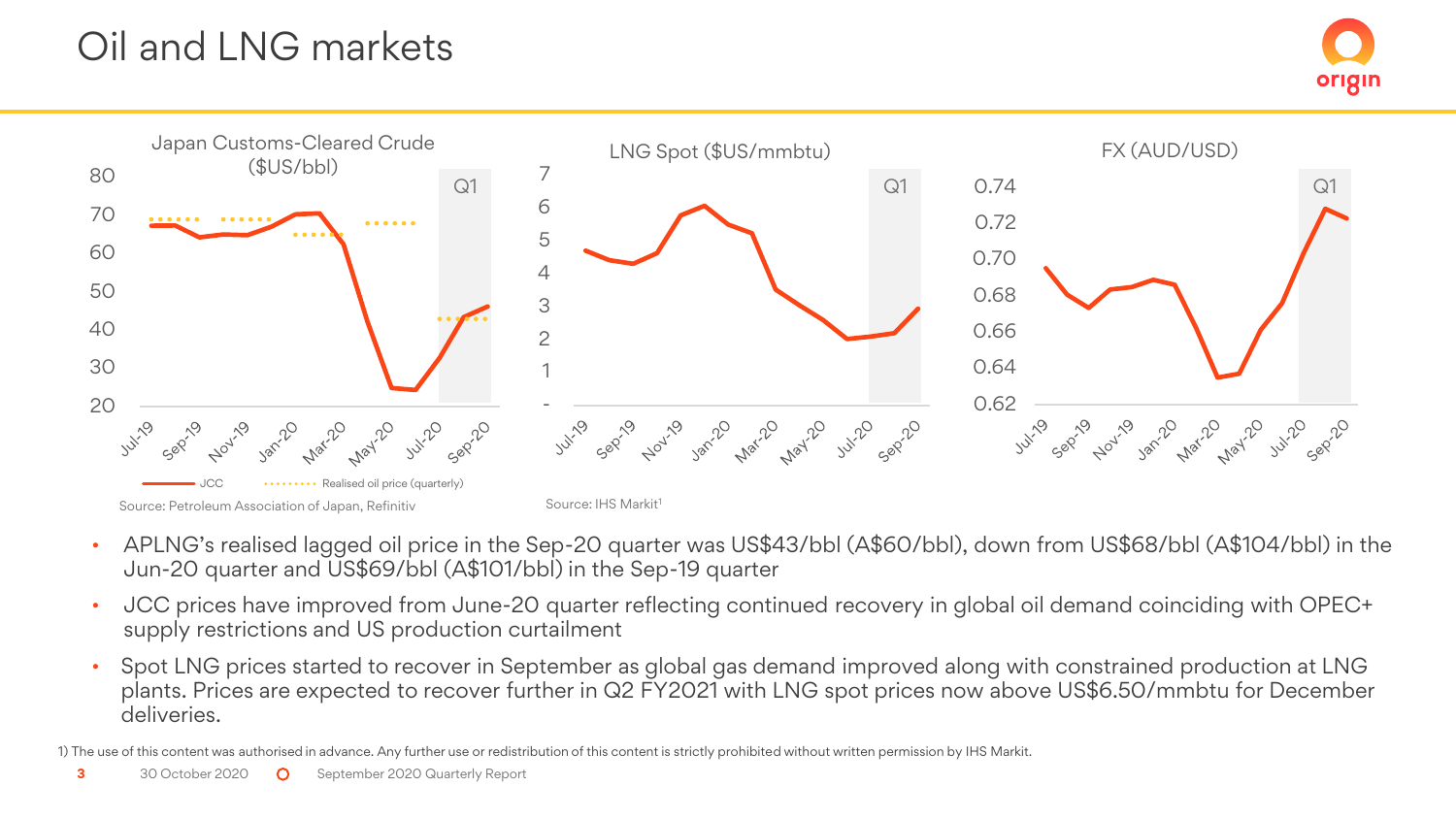### APLNG production stable, sales volumes lower versus prior quarter origin

80



- Sep-20 quarter production stable vs Jun-20 quarter:
	- − reduced non-operated production driven by planned maintenance activities
	- − offset by higher operated production
- Sep-20 quarter sales volume down 4% vs Jun-20 quarter due to lower purchases and less gas volumes lifted from nonoperated production in response to lower demand



**63.2** 

**66.5 64.2** 

FYTD production and sales volumes (Origin share)

- FYTD-21 production down 3% from Sep-19 quarter:
	- − reduced production primarily at Condabri, Talinga, Orana in response to lower demand and planned facility maintenance

**57.4** 

 FYTD-21 Sales

- partially offset by increases at Reedy Creek, Combabula and Peat with ramp up of ERIC pipeline and planned facility maintenance in Sep-19 quarter
- FYTD-21 sales volume down 9% due to lower purchases and less gas volumes lifted from non-operated production in response to lower demand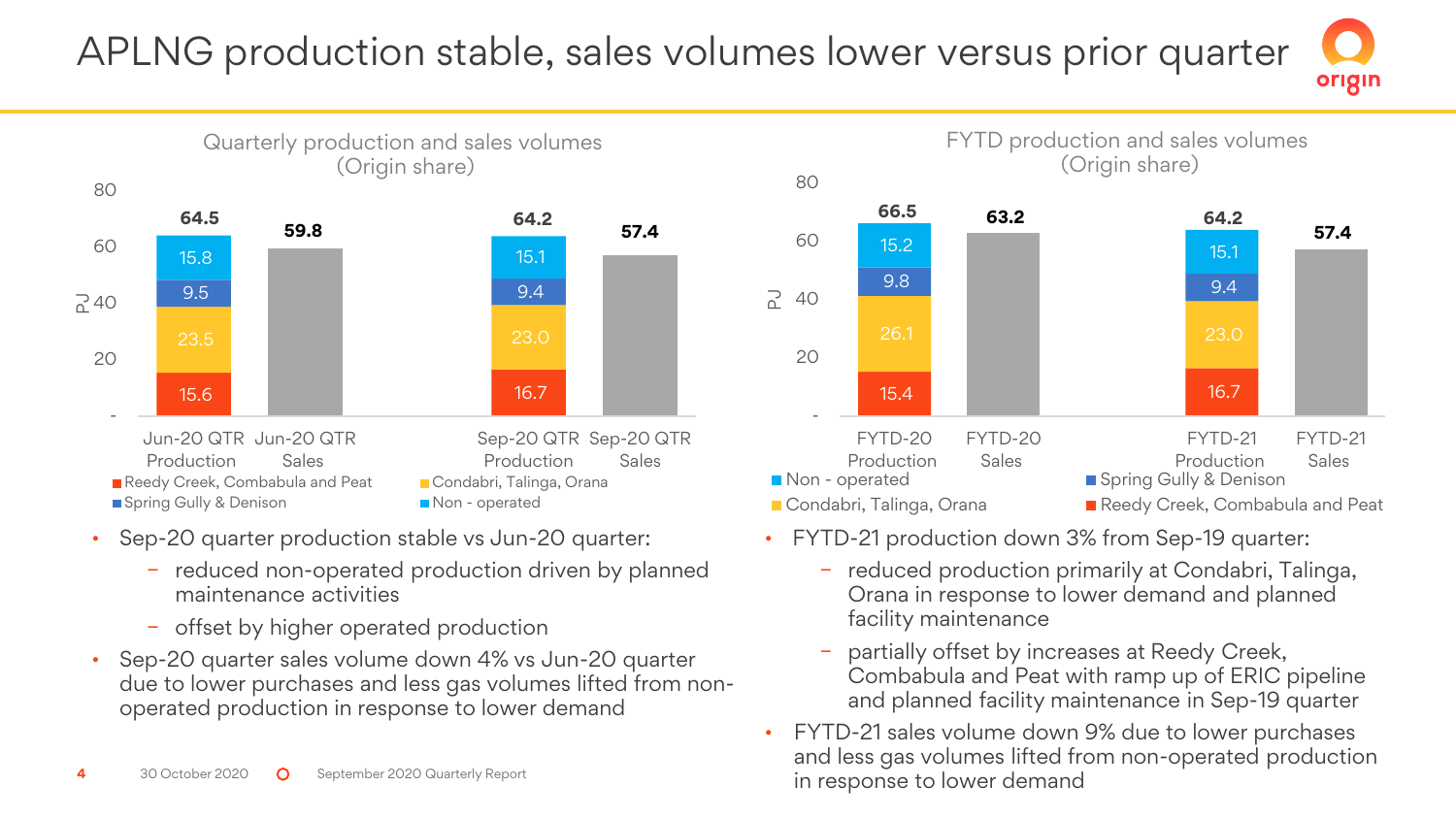# APLNG revenue down from prior quarter driven by realised prices



- APLNG revenue down 39% on Jun-20 quarter:
	- − LNG revenue down 38% primarily due to lower realised oil prices
	- Domestic revenue down 45% driven by lower short term volumes and prices as well as lower realised prices on legacy oil linked sales to QGC



origin

- APLNG revenue down 46% on prior year:
	- − LNG revenue down 46% due to lower realised oil prices and lower volumes
	- Domestic revenue down 40% driven by lower short term volumes and prices as well as lower realised prices on legacy oil linked sales to QGC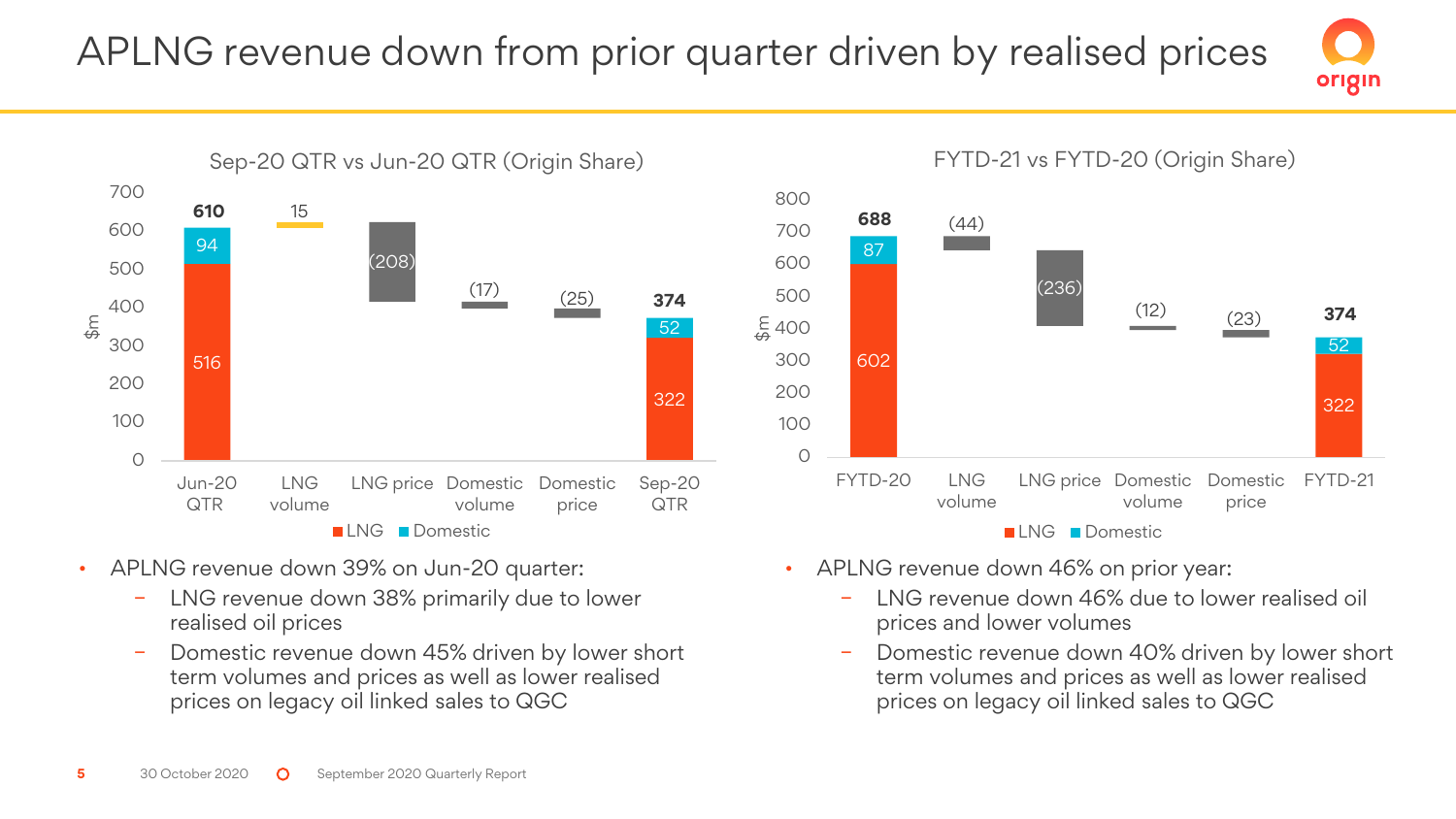# APLNG capital expenditure (Origin share)





• Sustain and other capex is \$33 million (36%) lower due to decreased development activity related to a ramp down in drilling, lower infrastructure spend and a decrease in non-operated development work programs



• Sustain and other capex is down \$26 million (31%) driven by decreased development activity related to a ramp down in drilling and lower non-operated activity, including a decision to not participate in certain less economic well packages

<sup>1)</sup> APLNG capex is reported on an accrual basis.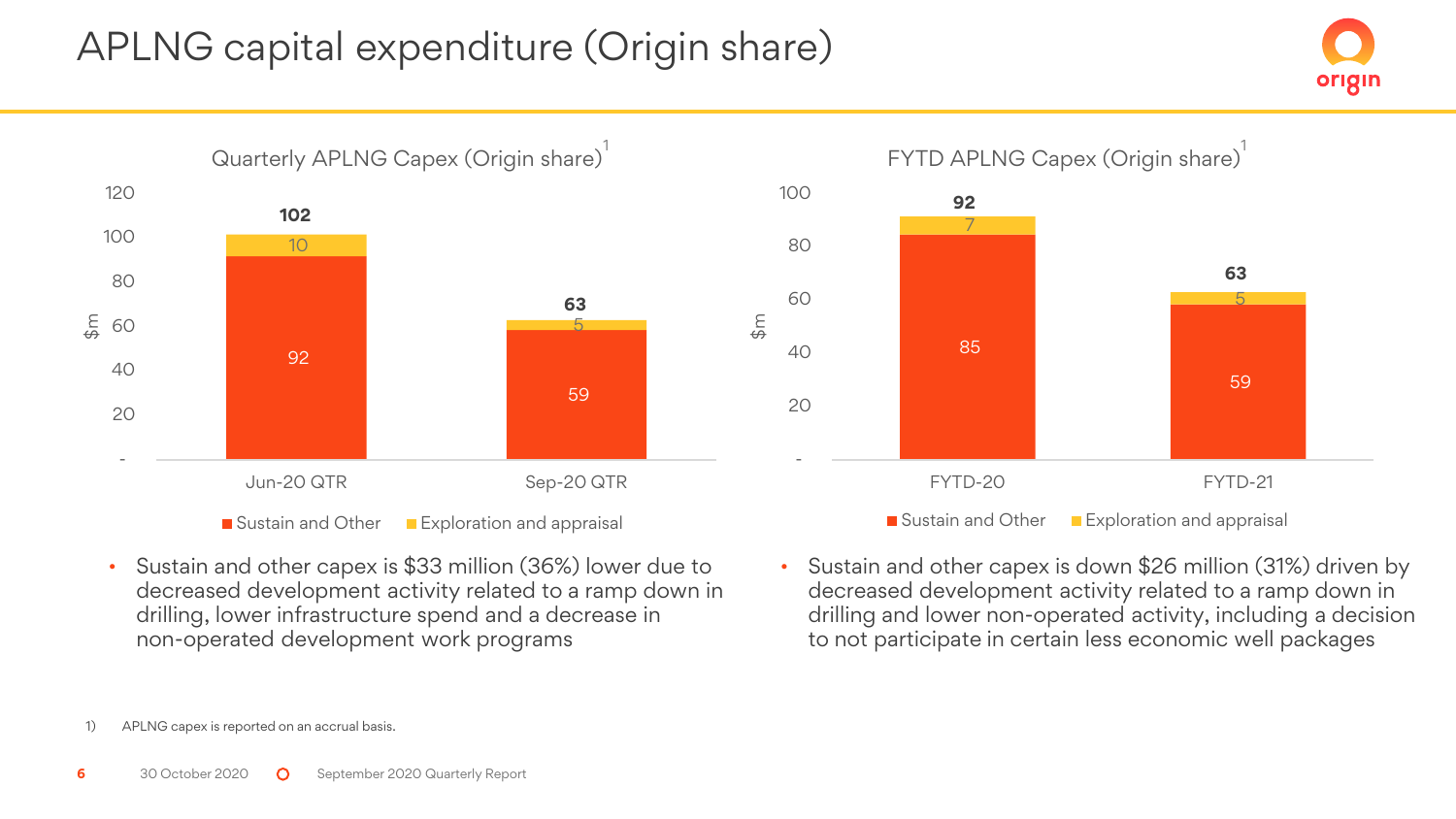## Integrated Gas – Origin capex





- In September 2020, operations re-commenced in the Beetaloo, after pausing activity in March 2020 due to COVID-19
- Sep-20 quarter spend primarily relates to exploration and appraisal in the Beetaloo Basin, including fracture stimulation and mobilisation costs at the Kyalla well site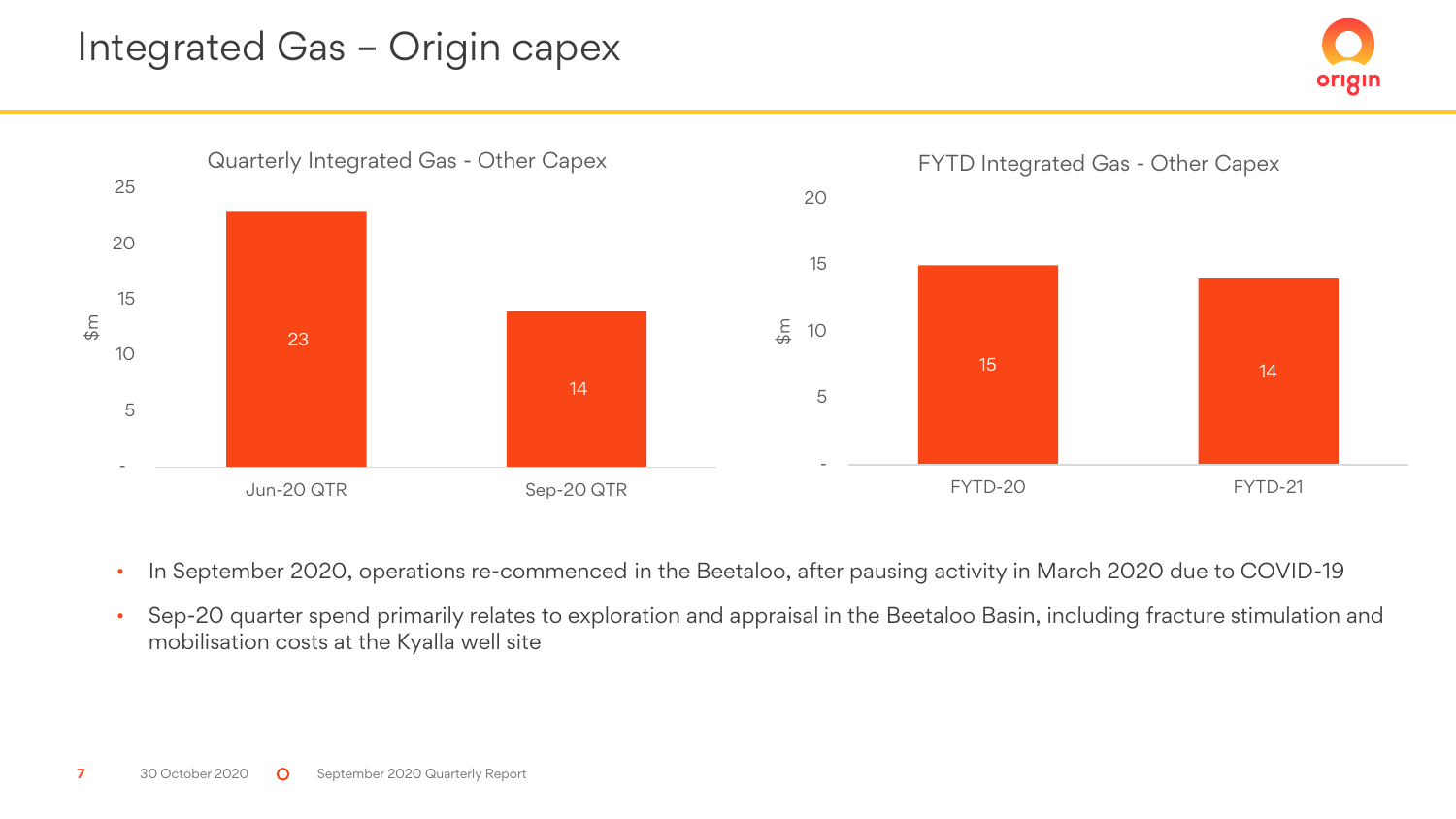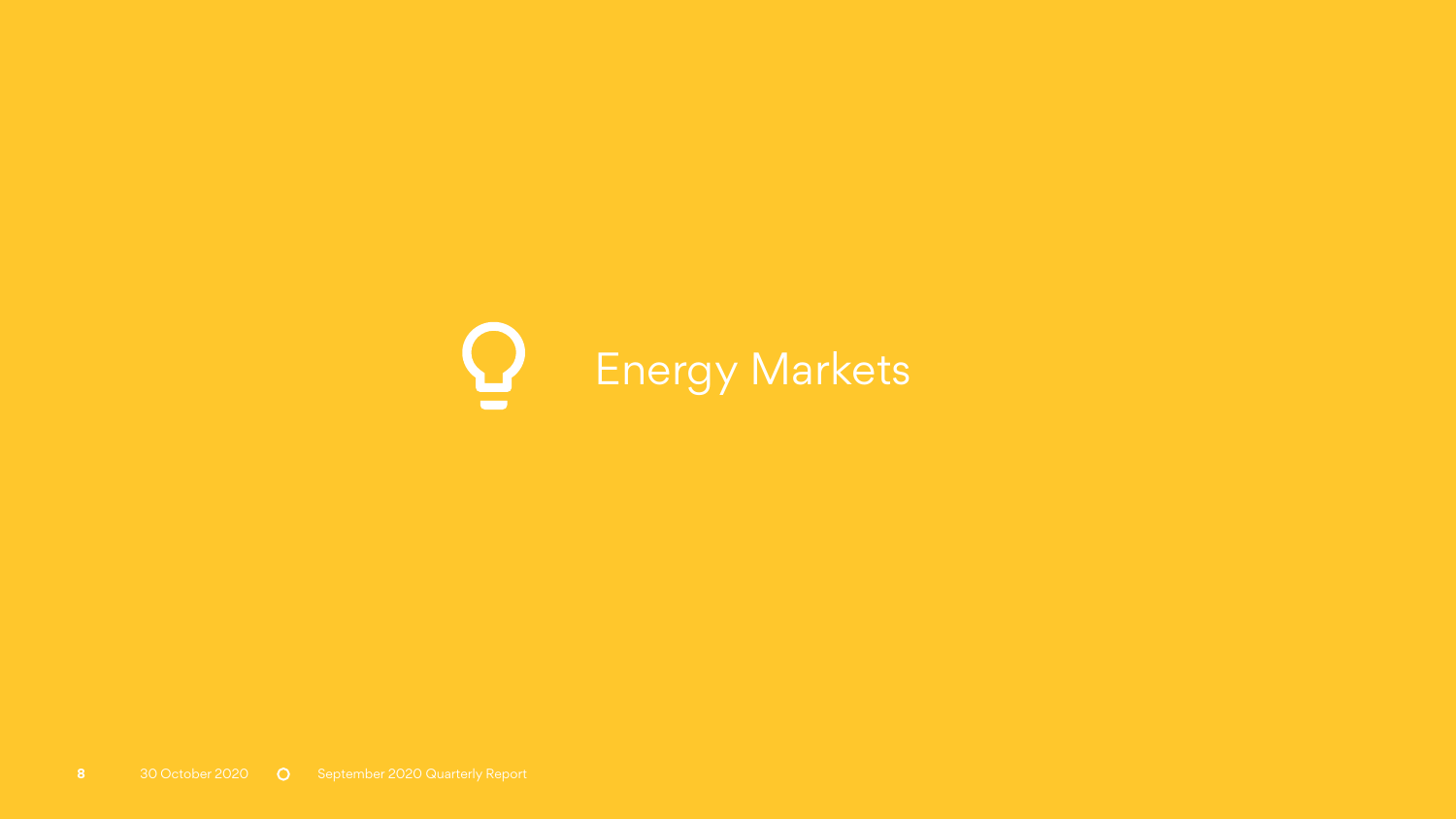# Electricity and natural gas markets





- Average NEM spot electricity price for the Sep-20 quarter was \$42.2/MWh, a significant decrease from \$79.9/MWh in the Sep-19 quarter and a modest increase from \$39.6/MWh in the Jun-20 quarter:
	- Decline from Sep-19 due to lower demand as a result of COVID-19, lower fuels costs for gas and coal generation and increased renewable penetration
	- Increase from Jun-20 quarter due to higher seasonal demand and baseload outages
- Average domestic spot gas price for the Sep-20 quarter was \$4.53/GJ, compared to \$8.11/GJ in Sep-19 quarter and \$4.39/GJ in the Jun-20 quarter:
	- Decrease from Sep-19 driven by linkage to lower Asian LNG prices, reflecting the impact of COVID-19 on demand and storage levels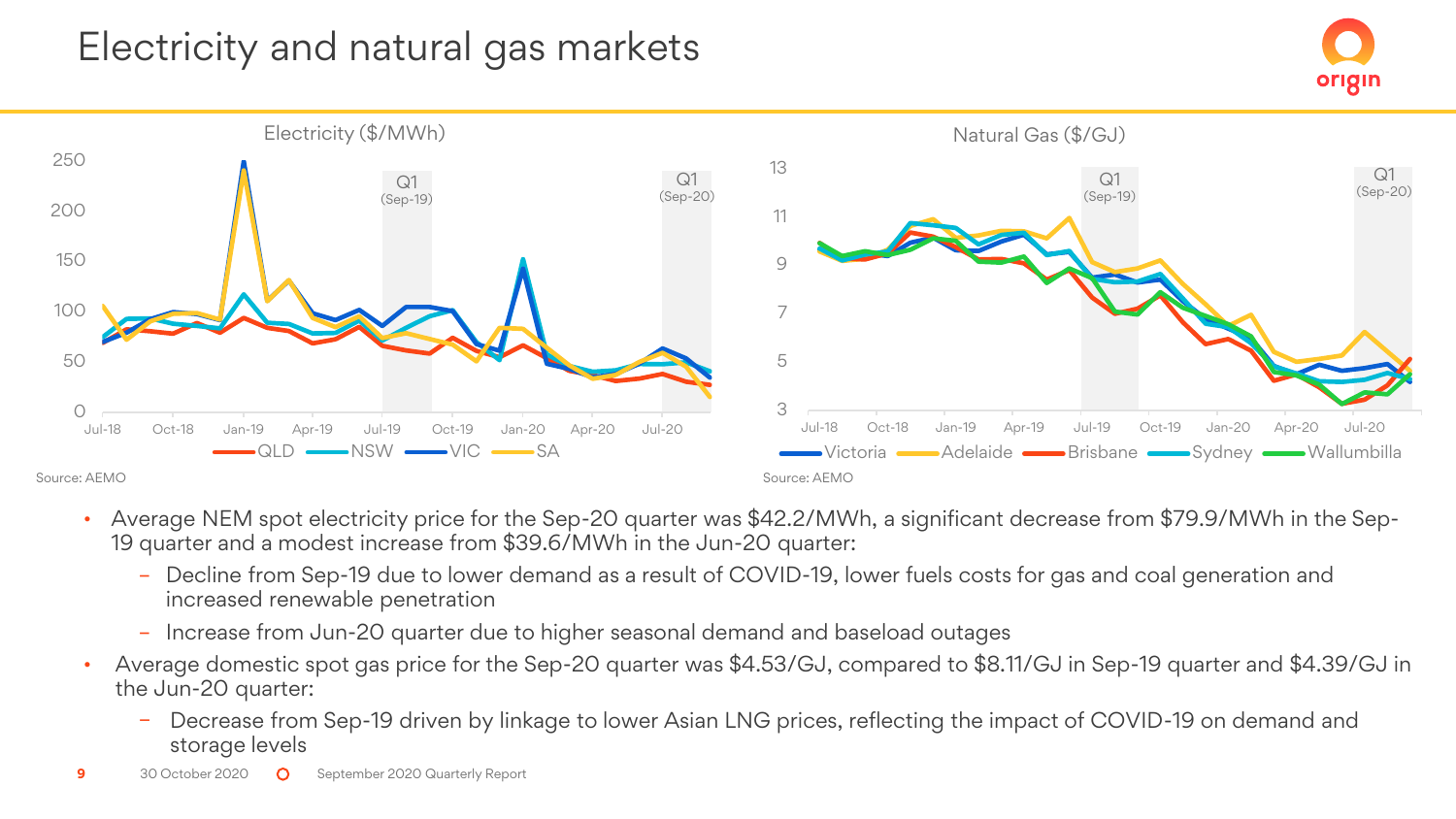## COVID-19 impacts on state electricity demand





Source: Origin customer meter data and internal analysis

- Weather corrected demand across all NEM states, with exception of Victoria, has returned to FY2019 levels reflecting higher residential demand offset by reductions in SME and C&I, which have partially recovered since the June-20 quarter
- Weather corrected demand in Victoria remains below FY2019 levels driven by lower C&I demand due to lock down restrictions. Retail demand has returned to pre-COVID levels due to higher residential demand offset by lower SME demand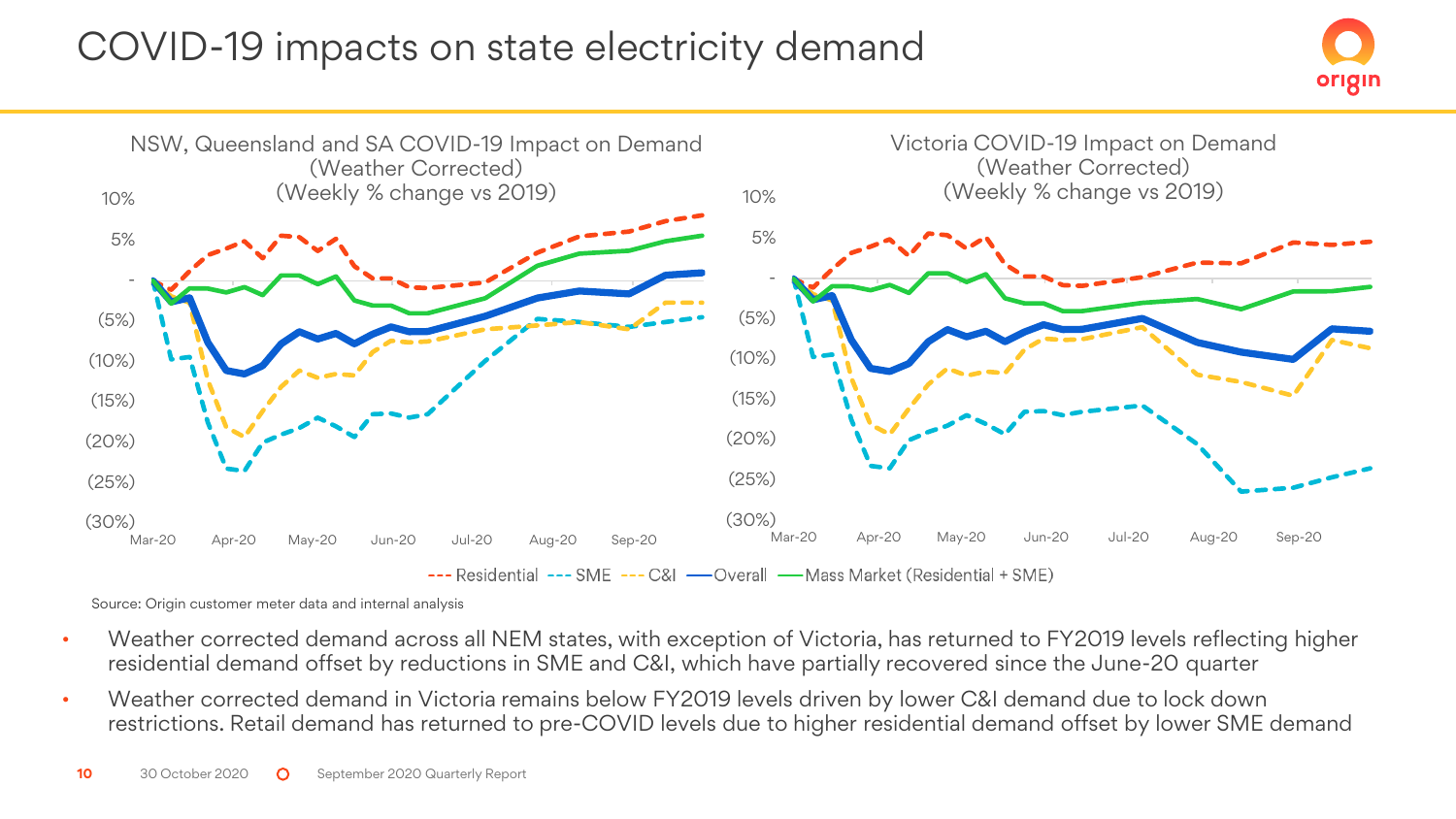



**Retail Business** 

- Retail volumes up 5% on Sep-19 quarter due to
	- net increase due to COVID-19 (0.2 TWh) higher residential demand partly offset by lower SME demand;
	- lower usage due to solar uptake and energy efficiencies (-0.1 TWh); and
	- cooler weather across all states (0.1 TWh)
	- customer numbers were stable
- Business volumes down 6% on Sep-19 quarter due to COVID-19 impacts, partly offset by new contracts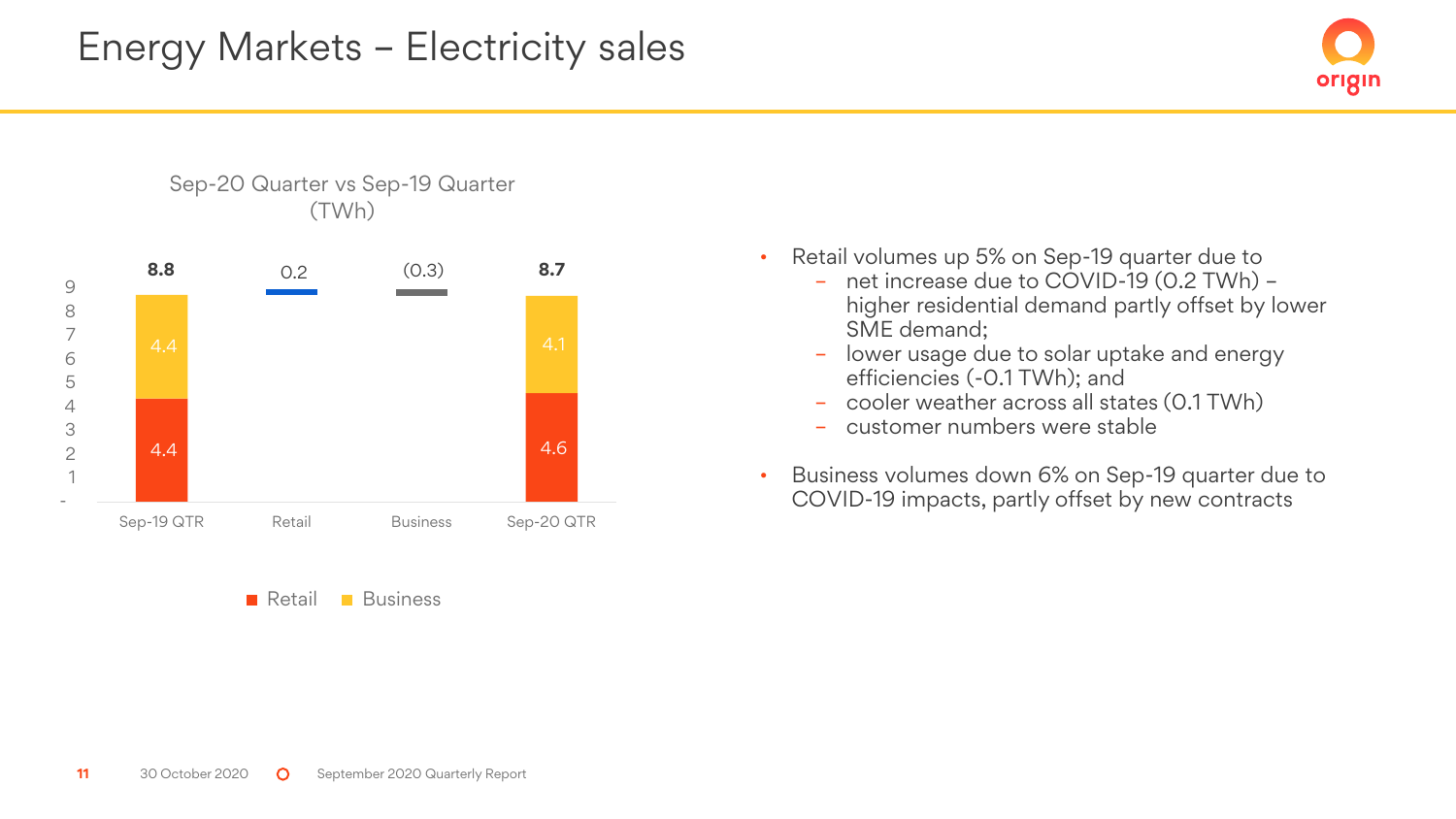



Sep-20 Quarter vs Sep-19 Quarter (PJ)

- Retail volumes up 5% on Sep-19 quarter due to increased residential demand (0.4 PJ), a cooler winter (0.2 PJ), and higher customer numbers (0.2 PJ)
- Business volumes down 5% primarily due to impacts of COVID-19 including lower demand from wholesale customers (-4.1 PJ) partially offset by new contract wins (1.8 PJ)
- Gas to generation down 23% on Sep-19 quarter due to lower pool prices and lower demand
- As lockdown restrictions continue, volumes in Victoria decreased (-1.2 PJ) due to lower Business demand (- 1.6 PJ) offset by increased Retail demand (0.4 PJ) also reflecting cooler weather and increased customer numbers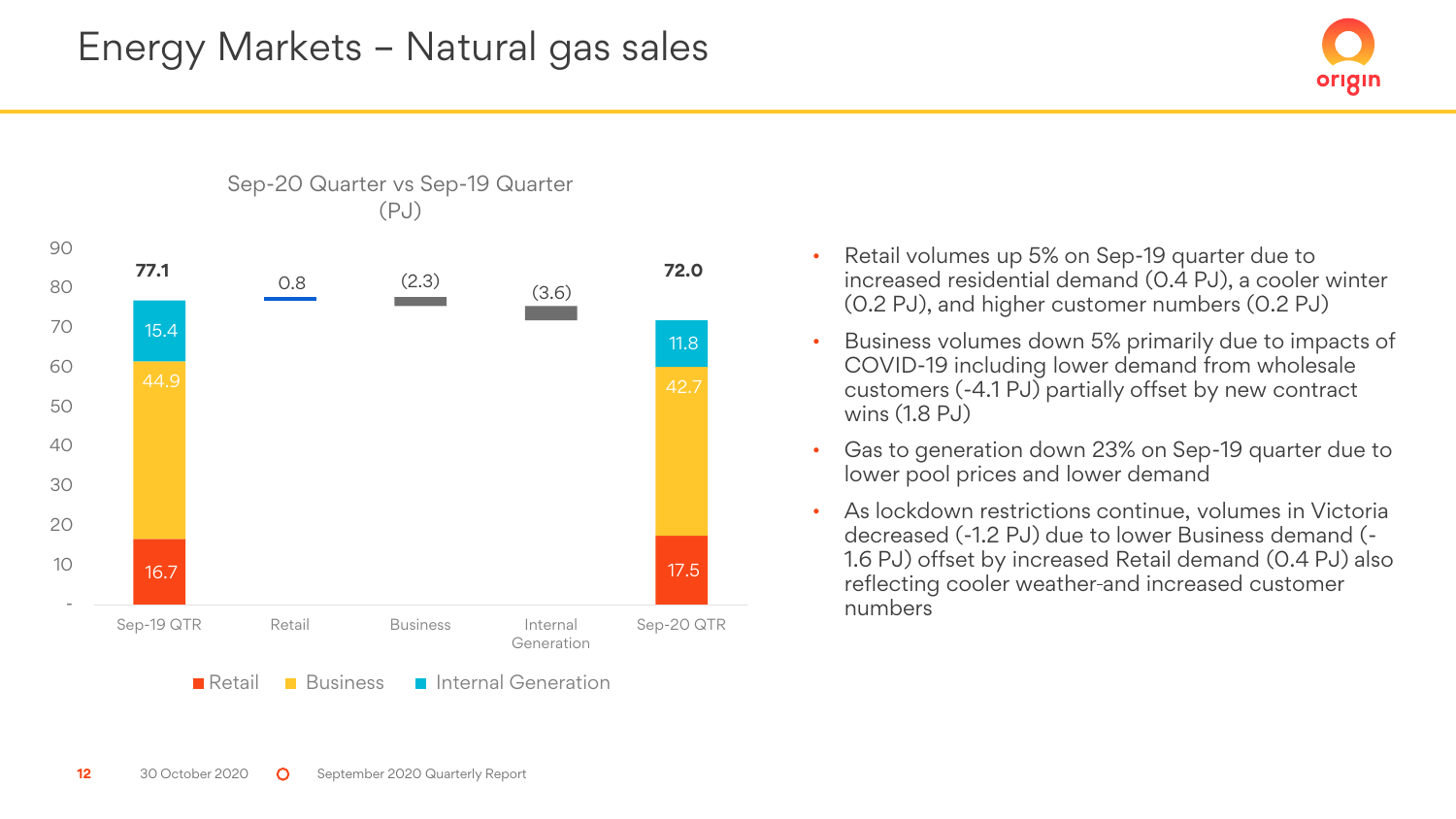

• Capex in Sep-20 quarter included generation maintenance activity, LPG and spend in preparation for the move to 5 minute settlement of pool prices

origin

• Jun-20 investments primarily reflect initial payments relating to the 20% equity interest in Octopus Energy, including transaction costs (\$128 million)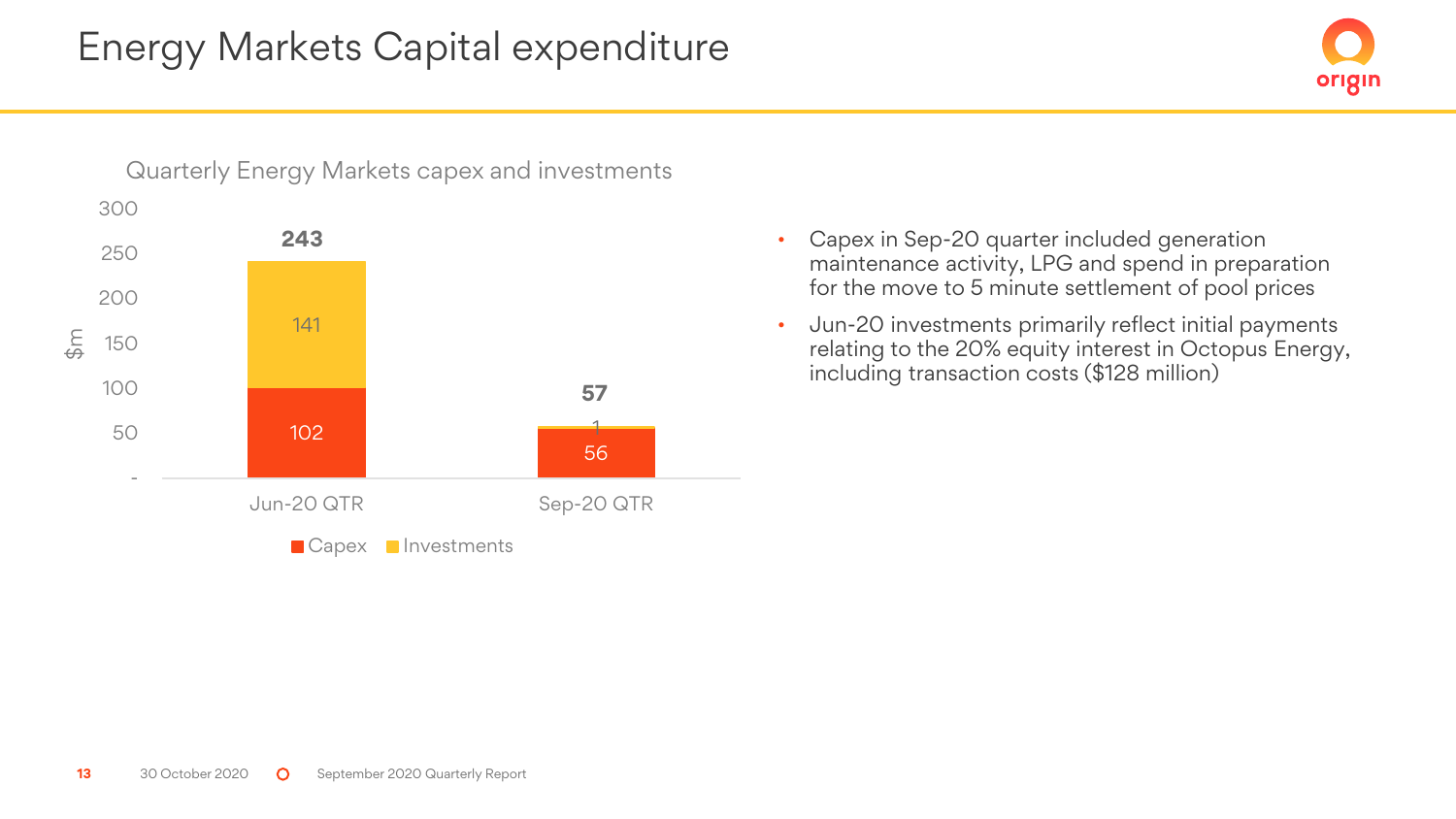$\bullet$  $\bullet$ Data tables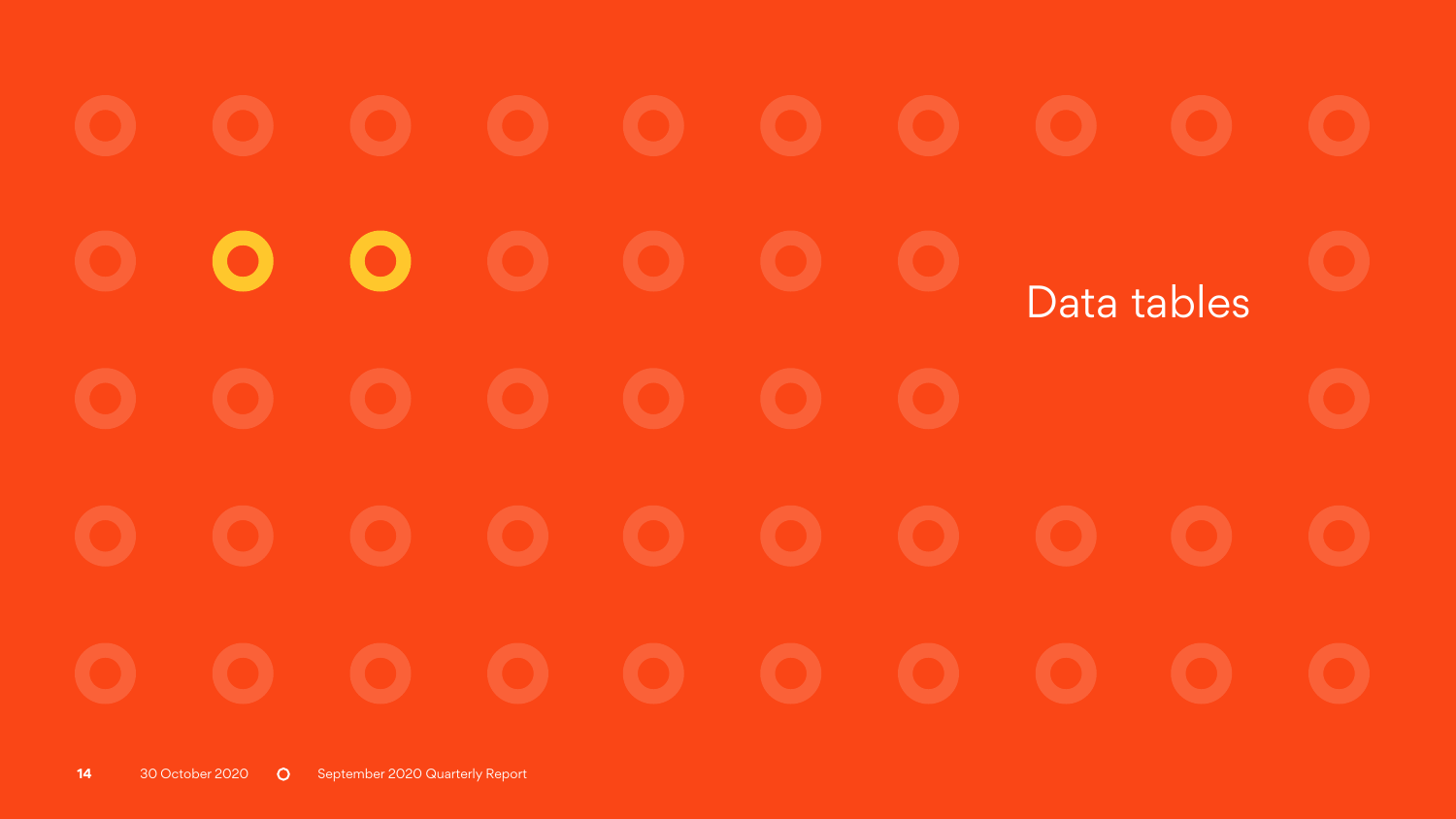# Integrated Gas – APLNG 100%

| <b>APLNG</b>             | <b>Unit</b>   | <b>Sep-20</b> | <b>Jun-20</b> | % Change | <b>Sep-19</b> | % Change |
|--------------------------|---------------|---------------|---------------|----------|---------------|----------|
| <b>Total production</b>  | PJ            | 171.3         | 172.0         | (0%)     | 177.3         | (3%)     |
| <b>Total sales</b>       | PJe           | 153.0         | 159.4         | (4%)     | 168.5         | (9%)     |
| <b>LNG</b>               |               |               |               |          |               |          |
| Production               | kt            | 2,002.2       | 1,936.4       | 3%       | 2,209.9       | (9%)     |
| Sales                    | kt            | 2,008.3       | 1,952.5       | 3%       | 2,164.8       | (7%)     |
| <b>Commodity Revenue</b> | \$m\$         | 859.5         | 1,376.0       | (38%)    | 1,604.3       | (46%)    |
| Average realised price   | US\$/mmbtu    | 5.81          | 8.80          | (34%)    | 9.67          | (40%)    |
| <b>Domestic Gas</b>      |               |               |               |          |               |          |
| <b>Sales</b>             | PJ            | 41.7          | 51.2          | (19%)    | 48.6          | (14%)    |
| <b>Commodity Revenue</b> | \$m\$         | 137.5         | 251.1         | (45%)    | 231.2         | (40%)    |
| Average realised price   | $\frac{f}{G}$ | 3.30          | 4.90          | (33%)    | 4.76          | (31%)    |
| APLNG capex <sup>1</sup> |               |               |               |          |               |          |
| E&A                      | \$m\$         | 12            | 26            | (54%)    | 18            | (14%)    |
| Sustain and Other        | \$m\$         | 156           | 245           | (36%)    | 226           | (31%)    |

1) APLNG capex is reported on an accrual basis.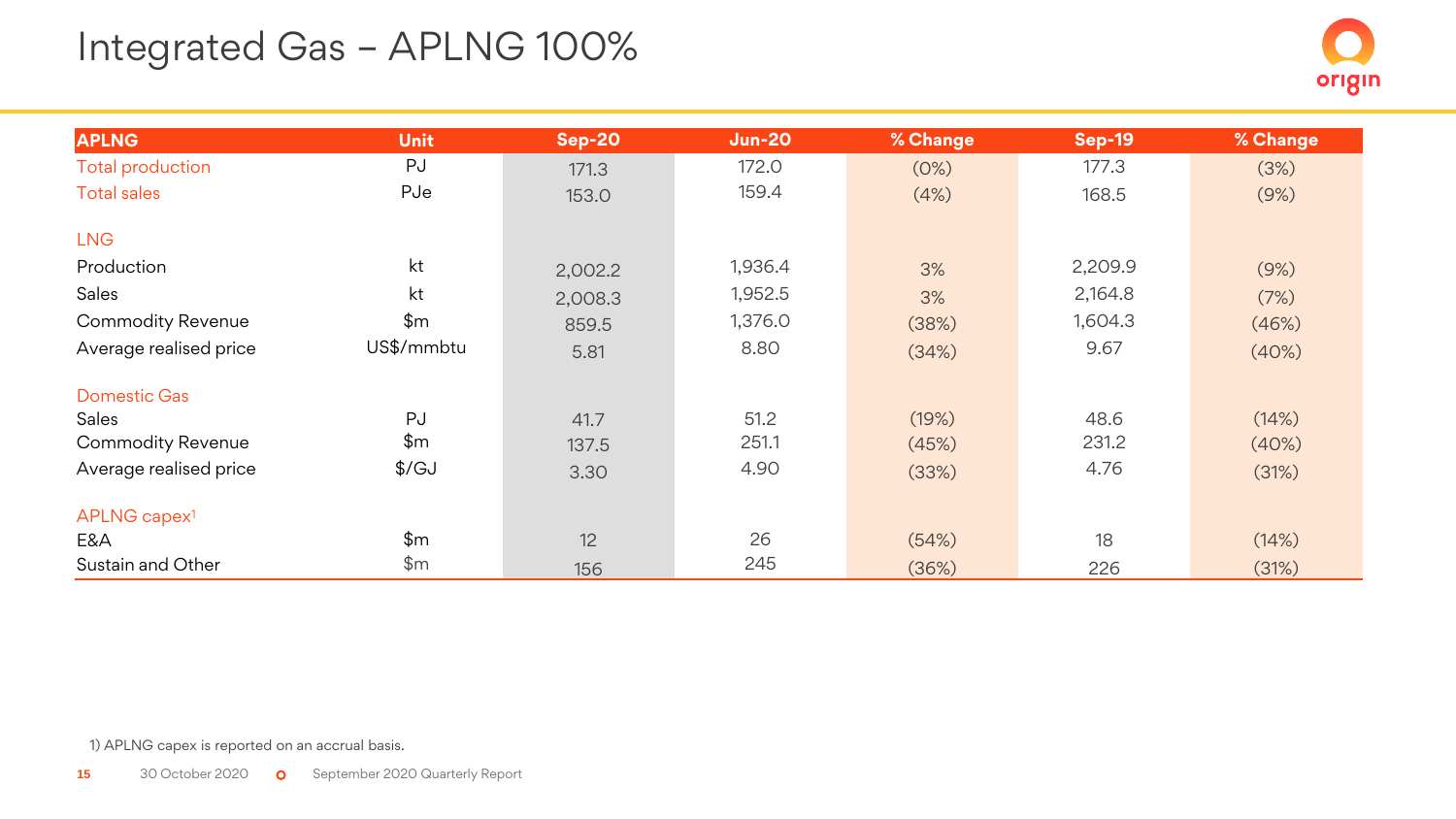# APLNG sources of gas – APLNG 100%



| <b>Production volumes</b>               | <b>Units</b> | $Sep-20$ | <b>Jun-20</b> | % Change | <b>Sep-19</b> | % Change |
|-----------------------------------------|--------------|----------|---------------|----------|---------------|----------|
| Operated                                |              |          |               |          |               |          |
| Spring Gully                            | PJ           | 25.0     | 25.3          | (1%)     | 26.1          | (4%)     |
| Peat                                    | PJ           | 0.9      | 0.6           | 50%      | 0.7           | 29%      |
| Talinga                                 | PJ           | 17.4     | 16.3          | 7%       | 19.4          | (10%)    |
| Orana                                   | PJ           | 13.5     | 16.4          | (18%)    | 17.1          | (21%)    |
| Condabri                                | PJ           | 30.5     | 30.3          | 1%       | 33.2          | (8%)     |
| Combabula/Reedy Creek                   | PJ           | 43.7     | 41.2          | 6%       | 40.2          | 9%       |
| <b>Total operated production</b>        | <b>PJ</b>    | 131.1    | 130.0         | 1%       | 136.7         | (4%)     |
| Non-operated                            |              |          |               |          |               |          |
| Fairview (GLNG)                         | PJ           | 8.2      | 8.4           | (2%)     | 8.9           | (8%)     |
| Arcadia (GLNG)                          | PJ           | 0.7      | 0.4           | 75%      | 0.2           | 250%     |
| Angry Jungle (GLNG)                     | PJ           | O.9      | 0.7           | 29%      | O.1           | 800%     |
| Anya (QGC)                              | PJ           | 0.3      | 0.4           | (25%)    | 0.5           | (40%)    |
| Kenya East (QGC)                        | PJ           | 14.0     | 14.6          | (4%)     | 14.7          | (5%)     |
| Kenya (QGC)                             | PJ           | 15.1     | 16.4          | (8%)     | 15.4          | (2%)     |
| Bellevue (QGC)                          | PJ           | 1.0      | 1.1           | (9%)     | 0.9           | 11%      |
| Total non-operated production           | PJ           | 40.3     | 42.0          | (4%)     | 40.6          | (1%)     |
| <b>Total upstream production</b>        | <b>PJ</b>    | 171.3    | 172.0         | (0%)     | 177.3         | (3%)     |
| Natural gas purchases                   | PJ           | 0.7      | 3.6           | (81%)    | 6.5           | (89%)    |
| Changes in Upstream gas inventory/other | PJ           | (10.5)   | (8.2)         | 28%      | (2.8)         | 275%     |
| <b>Total sources of natural gas</b>     | <b>PJ</b>    | 161.5    | 167.4         | (4%)     | 180.9         | (11%)    |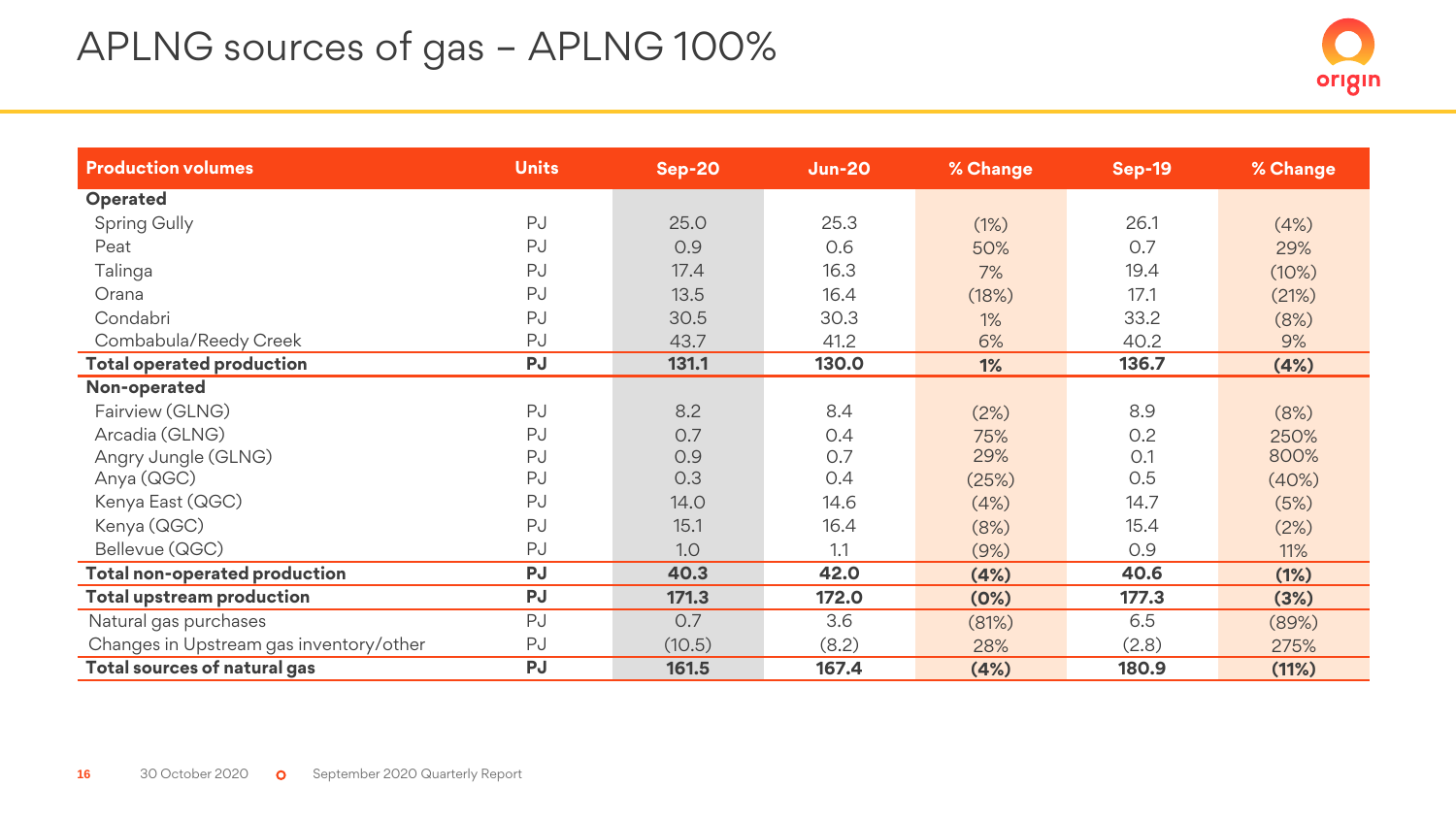

### **APLNG Operated Production Wells**

|       |                   |                                              |            |                          | <b>Development Wells</b>  |
|-------|-------------------|----------------------------------------------|------------|--------------------------|---------------------------|
|       |                   | <b>Avg daily production</b><br>(APLNG share) |            | <b>Wells drilled</b>     | <b>Wells commissioned</b> |
|       | Spring Gully      |                                              | Sep-20 QTR | $\overline{\phantom{a}}$ | 5                         |
| Bowen | Peat              | 9 TJ/d                                       | Sep-20 QTR | $\overline{\phantom{a}}$ |                           |
|       | Talinga           | 190 TJ/d                                     | Sep-20 QTR |                          | 2                         |
|       | Orana             | 147 TJ/d                                     | Sep-20 QTR | 3                        | 26                        |
| Surat | Condabri          | 331 TJ/d                                     | Sep-20 QTR | 19                       | $\overline{4}$            |
| Creek | Combabula / Reedy | 476 TJ/d                                     | Sep-20 QTR |                          | 30                        |
|       | <b>TOTAL</b>      | 1,425 TJ/d                                   | Sep-20 QTR | 23                       | 67                        |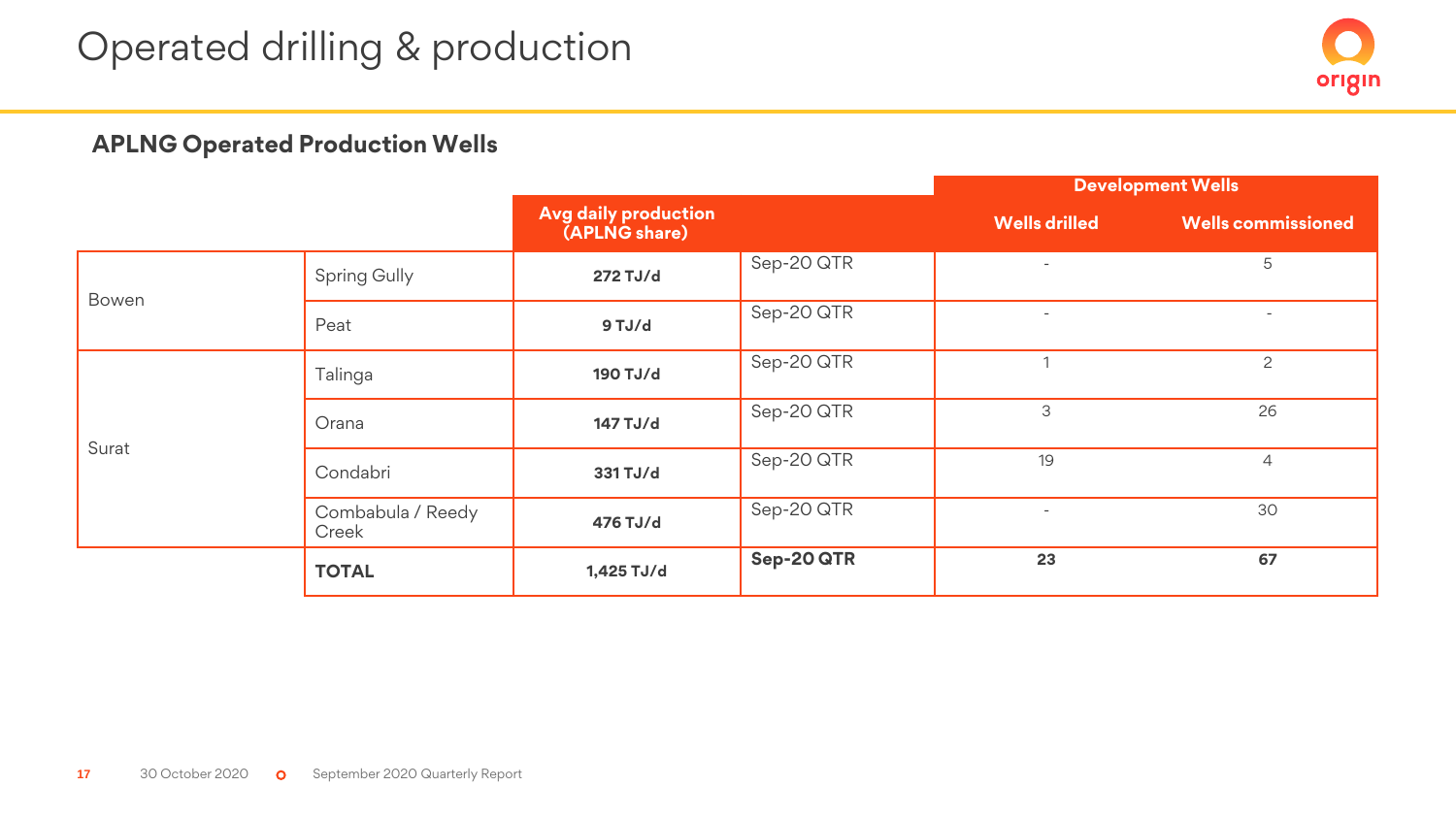| Uses of gas               | Units | $Sep-20$ | <b>Jun-20</b> | % Change | <b>Sep-19</b> | % Change |
|---------------------------|-------|----------|---------------|----------|---------------|----------|
| LNG feed gas              |       | 119.7    | 116.2         | 3%       | 132.4         | (10%)    |
| Domestic sales            |       | 41.7     | 51.2          | (19%)    | 48.6          | (14%)    |
| Total uses of natural gas |       | 161.5    | 167.4         | (4%)     | 180.9         | (11%)    |

| <b>LNG</b>                    | <b>Units</b> | Sep-20  | <b>Jun-20</b> | % Change | <b>Sep-19</b> | % Change |
|-------------------------------|--------------|---------|---------------|----------|---------------|----------|
| LNG Production                |              | 2,002.2 | 1.936.4       | 3%       | 2,209.9       | (9%)     |
| Changes in LNG inventory      | kt           | 6.1     | 16.1          | (62%)    | (45.1)        | (114%)   |
| <b>Total LNG sales volume</b> | kt           | 2.008.3 | 1.952.5       | 3%       | 2.164.8       | (7%)     |
| LNG cargos sold               |              | 29      | 28            | 4%       | 31            | (6%)     |

1) Number of cargoes reported are 100% APLNG

| <b>APLNG commodity revenue</b> | Units | $Sen-20$ | <b>Jun-20</b> | % Change | Sep-19  | % Change |
|--------------------------------|-------|----------|---------------|----------|---------|----------|
| LNG                            | \$m   | 859.5    | 1,376.0       | (38%)    | 1.604.3 | (46%)    |
| Domestic Gas                   | \$m   | 137.5    | 251.1         | (45%)    | 231.2   | (40%)    |
| <b>Total Commodity Revenue</b> | \$m   | 997.0    | 1.627.1       | (39%)    | 1.835.4 | (46%)    |

| <b>Sales - APLNG average realised prices</b> | <b>Units</b>  | $Sen-20$ | <b>Jun-20</b> | % Change | <b>Sep-19</b> | % Change |
|----------------------------------------------|---------------|----------|---------------|----------|---------------|----------|
| LNG                                          | $\frac{f}{g}$ | 7.73     | 12.72         | (39%)    | 13.38         | (42%)    |
| Domestic Gas                                 | $\frac{f}{G}$ | 3.30     | 4.90          | (33%)    | 4.76          | (31%)    |
| <b>Average Commodity price</b>               | \$/GJe        | 6.52     | 10.21         | (36%)    | 10.89         | (40%)    |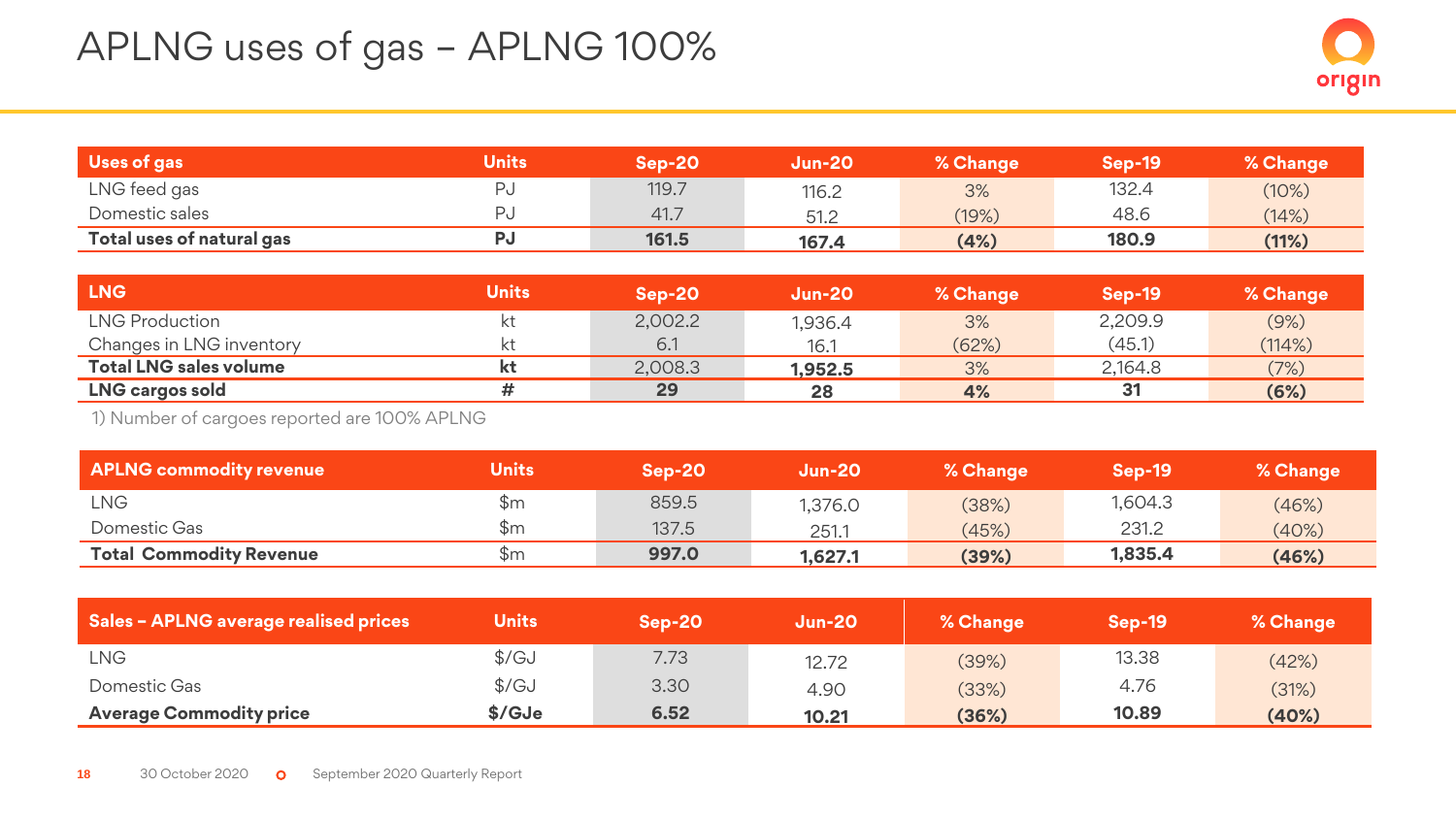## Integrated Gas – Origin share

| <b>APLNG (ORG share)</b>     | <b>Unit</b>    | Sep-20' | $Jun-20$ | % Change | $Sep-19$ | % Change |
|------------------------------|----------------|---------|----------|----------|----------|----------|
| Total production (ORG share) | PJ             | 64.2    | 64.5     | (0%)     | 66.5     | (3%)     |
| Total sales (ORG share)      | PJe            | 57.4    | 59.8     | (4%)     | 63.2     | (9%)     |
| LNG (ORG share)              |                |         |          |          |          |          |
| Production                   | kt             | 750.8   | 726.2    | 3%       | 828.7    | (9%)     |
| Sales                        | kt             | 753.1   | 732.2    | 3%       | 811.8    | (7%)     |
| Commodity Revenue            | $\mathbb{S}$ m | 322.3   | 516.0    | (38%)    | 601.6    | (46%)    |
| Average realised price       | US\$/mmbtu     | 5.81    | 8.80     | (34%)    | 9.67     | (40%)    |
| Domestic Gas (ORG share)     |                |         |          |          |          |          |
| Sales                        | PJ             | 15.6    | 19.2     | (19%)    | 18.2     | (14%)    |
| Commodity Revenue            | $\mathbb{S}$ m | 51.6    | 94.2     | (45%)    | 86.7     | (40%)    |
| Average realised price       | $\frac{f}{G}$  | 3.30    | 4.90     | (33%)    | 4.76     | (31%)    |

| Integrated Gas Other                          | <b>Unit</b>    | $Sen-20$ | <b>Jun-20</b> | % Change  | Sep-19 | % Change |
|-----------------------------------------------|----------------|----------|---------------|-----------|--------|----------|
| Origin only capex                             |                |          |               |           |        |          |
| Capex                                         | \$m            | 3        |               | 200%      |        | (40%)    |
| E&A                                           | \$m            | 11       | 22            | (50%)     | 10     | 10%      |
| Origin oil hedging and LNG trading            |                |          |               |           |        |          |
| Hedge premium expense                         | $\mathbb{S}$ m |          | 1.3           | $(100\%)$ | (6.1)  | (100%)   |
| Gain / (Loss) on oil hedging                  | \$m            | 43.2     | (0.1)         | n/a       | (1.2)  | n/a      |
| Gain / (Loss) on LNG trading                  | \$m            | (9.9)    | 11.6          | (185%)    | (14.6) | (32%)    |
| Total oil hedging and LNG trading gain/(loss) | \$m            | 33.3     | 12.8          | 160%      | (21.9) | (252%)   |

• Hedging/trading gain increased quarter-on-quarter driven by lower realised oil prices, partially offset by a loss on LNG trading positions.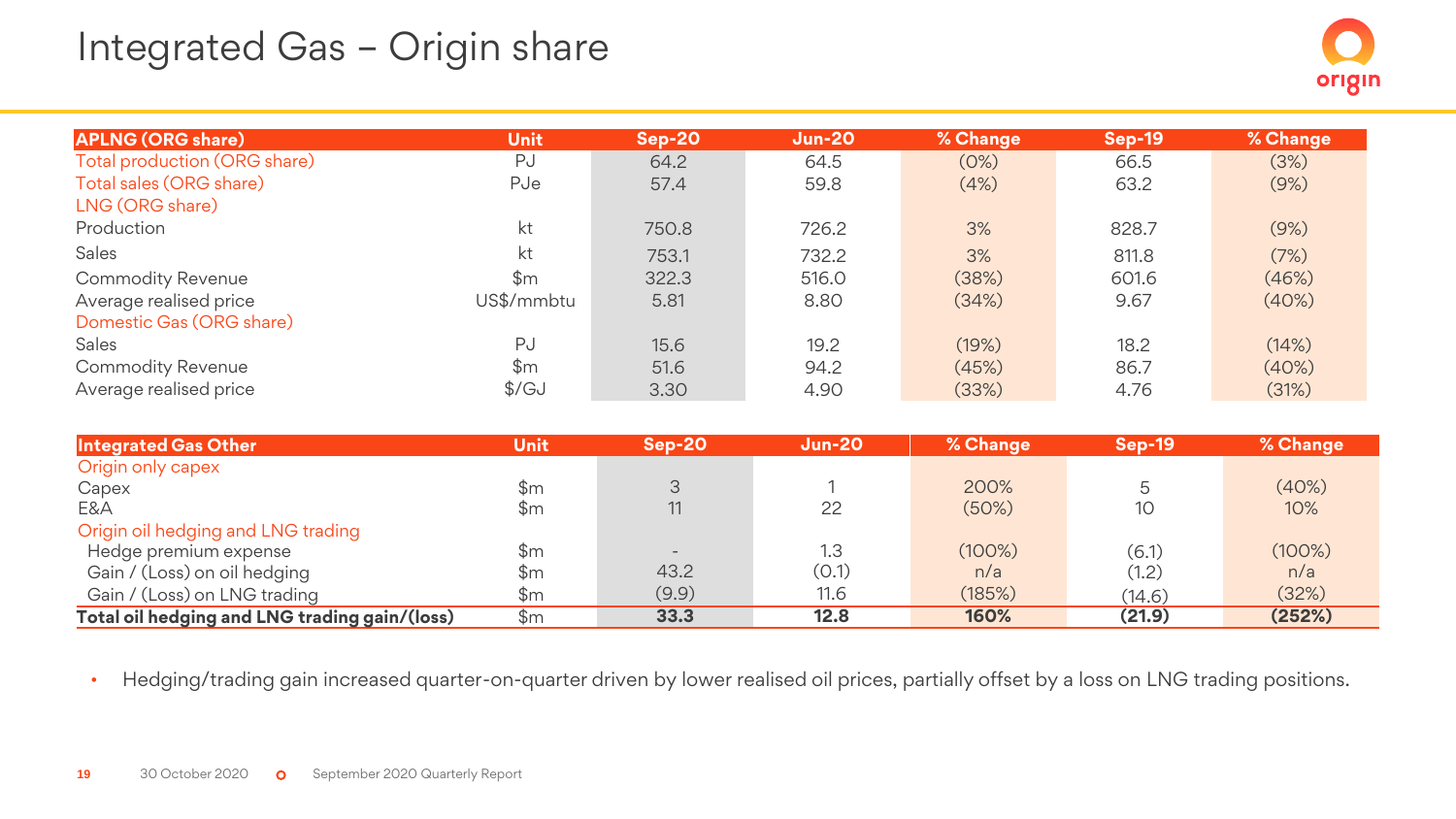|                                   | Unit | $Sen-20$ | <b>Jun-20</b> | % Change | <b>Sep-19</b> | % Change |
|-----------------------------------|------|----------|---------------|----------|---------------|----------|
| Sales volumes                     |      |          |               |          |               |          |
| Electricity - Retail              | TWh  | 4.6      | 4.0           | 15%      | 4.4           | 5%       |
| Electricity - Business            | TWh  | 4.1      | 3.9           | 6%       | 4.4           | (6%)     |
| Natural gas - Retail              | PJ   | 17.5     | 14.2          | 24%      | 16.7          | 5%       |
| Natural gas - Business            | PJ   | 42.7     | 41.4          | 3%       | 44.9          | (5%)     |
| Natural gas - Internal generation | PJ   | 11.8     | 11.6          | 2%       | 15.4          | (24%)    |
| Capex                             | \$m  | 56       | 102           | (45%)    | 79            | (30%)    |
| Investments                       | \$m  |          | 141           | (99%)    | 3             | (71%)    |

### Electricity sales volume (TWh)

|                           | Sep-20 QTR    |                 |               | Jun-20 QTR      |               | Sep-19 QTR      |
|---------------------------|---------------|-----------------|---------------|-----------------|---------------|-----------------|
| <b>Volumes sold (TWh)</b> | <b>Retail</b> | <b>Business</b> | <b>Retail</b> | <b>Business</b> | <b>Retail</b> | <b>Business</b> |
| New South Wales           | 2.4           | 2.0             | 2.0           | 2.0             | 2.2           | 2.2             |
| Queensland                | 1.1           | O.8             | 0.9           | 0.8             | 0.9           | 0.8             |
| Victoria                  | 0.8           | O.8             | 0.7           | 0.7             | 0.8           | O.9             |
| South Australia           | 0.3           | 0.4             | 0.3           | 0.4             | 0.4           | 0.4             |
| <b>Total volumes sold</b> | 4.6           | 4.1             | 4.0           | 3.9             | 4.4           | 4.4             |

Natural Gas sales volume (PJ)

|                             | Sep-20QTR     |                 | Jun-20 QTR    |                 | Sep-19 QTR    |                 |
|-----------------------------|---------------|-----------------|---------------|-----------------|---------------|-----------------|
| <b>Volumes sold (PJ)</b>    | <b>Retail</b> | <b>Business</b> | <b>Retail</b> | <b>Business</b> | <b>Retail</b> | <b>Business</b> |
| New South Wales             | 4.2           | 7.7             | 3.3           | 7.3             | 4.0           | 5.0             |
| Queensland                  | 1.1           | 14.5            | $()_{\cdot}$  | 14.7            | 1.0           | 17.3            |
| Victoria                    | 10.1          | 17.8            | 8.4           | 16.7            | 9.7           | 19.4            |
| South Australia             | 2.2           | 2.7             |               | 2.7             |               | 3.2             |
| External volumes sold       | 17.5          | 42.7            | 14.2          | 41.4            | 16.7          | 44.9            |
| Internal sales (generation) | 11.8          |                 | 11.6          |                 | 15.4          |                 |
| <b>Total volumes sold</b>   | 72.0          |                 | 67.2          |                 | 77.1          |                 |